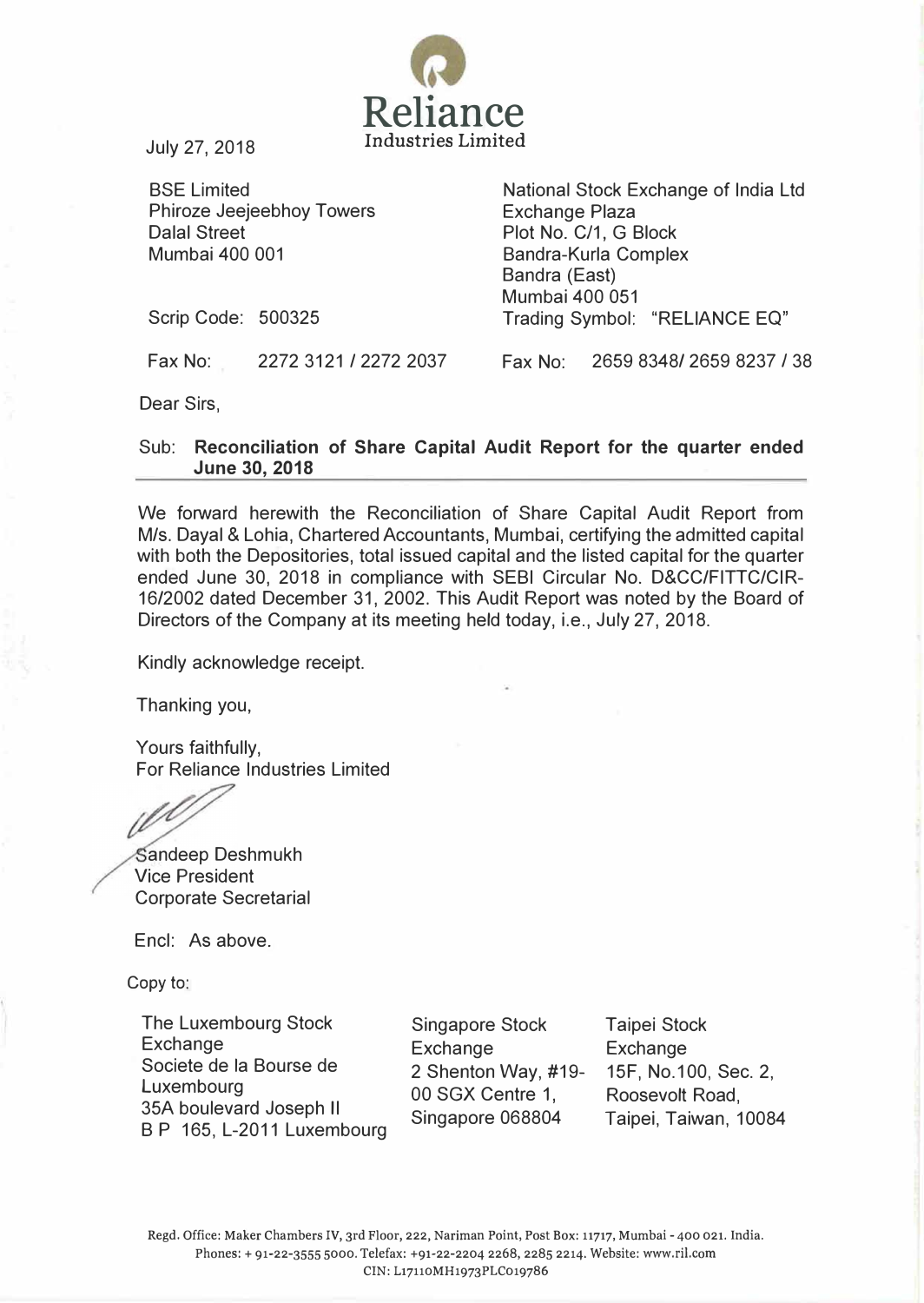The Board of Directors Reliance Industries Limited 3rd Floor, Maker Chambers IV 222, Narlman Point Mumbai - 400 021

## RECONCILIATION OF SHARE CAPITAL AUDIT REPORT

We have examined the Register of Members, beneficiary details furnished by the depositories and other records / documents maintained by M/s. Reliance Industries Limited ( hereinafter referred to as the "Company") and its Registrars and Share Transfer Agents for issuing Certificate, in accordance with Circular D&CC / FITTC / CIR-16/2002 dated December 31, 2002 issued by Securities and Exchange Board of India.

In our opinion and to the best of our information and according to the explanations given to us and based on such verification as considered necessary, we hereby certify the following:

|    | <b>For Quarter Ended</b>         | June 30, 2018                                     |  |  |  |
|----|----------------------------------|---------------------------------------------------|--|--|--|
|    | <b>ISIN</b>                      | INE002A01018                                      |  |  |  |
|    | <b>Face Value</b>                | Rs. 10/- per Equity Share                         |  |  |  |
|    | <b>Name of the Company</b>       | Reliance Industries Limited                       |  |  |  |
| 5. | <b>Registered Office Address</b> | 3rd Floor, Maker Chambers IV, 222, Nariman Point, |  |  |  |
|    |                                  | Mumbai - 400021                                   |  |  |  |
|    | <b>Correspondence Address</b>    | 3rd Floor, Maker Chambers IV, 222, Nariman Point, |  |  |  |
|    |                                  | Mumbai - 400021                                   |  |  |  |
|    | Telephone & Fax Nos.             | Tel No: 022 - 3555 5000                           |  |  |  |
|    |                                  | Fax No: 022 - 2204 2268 / 2285 2214               |  |  |  |
|    | <b>Email address</b>             | investor relations@ril.com                        |  |  |  |

9 Names of the Stock Exchanges where the company's securities are listed 1. BSE Limited

2. National Stock Exchange of India Limited, Mumbai

> % of Total Issued Cap. 100.000 100.000

> > 2 .770 95.763 1 .467

Number of Shares 633 63 98 954 633 63 98 954

> 17 55 45 197 606 78 95 210 9 29 58 547

633 63 98 954

- 10 Issued Capital
- 11 Listed Capital (Exchange- wise)- For Exchanges listed in' 9' above (as per company records)
- 12 Held in dematerialised form in CDSL
- 13 Held in dematerialised form In NSDL
- 14 Physical
- 15 Total No. of Shares (12+13+14)



kamanwala chambers, 1st floor, office nos.6&7, sir p.m. road, fort, mumbai- 400 001. phones: (91-22)66372969-70 · fax: 91-22-6637 2949 · e-mail: dayalandlohia@gmail.com Branch: 401, sheetal enclave, b/h. tangent furniture mall, chincholi bunder, off. Link road, mumbai 400064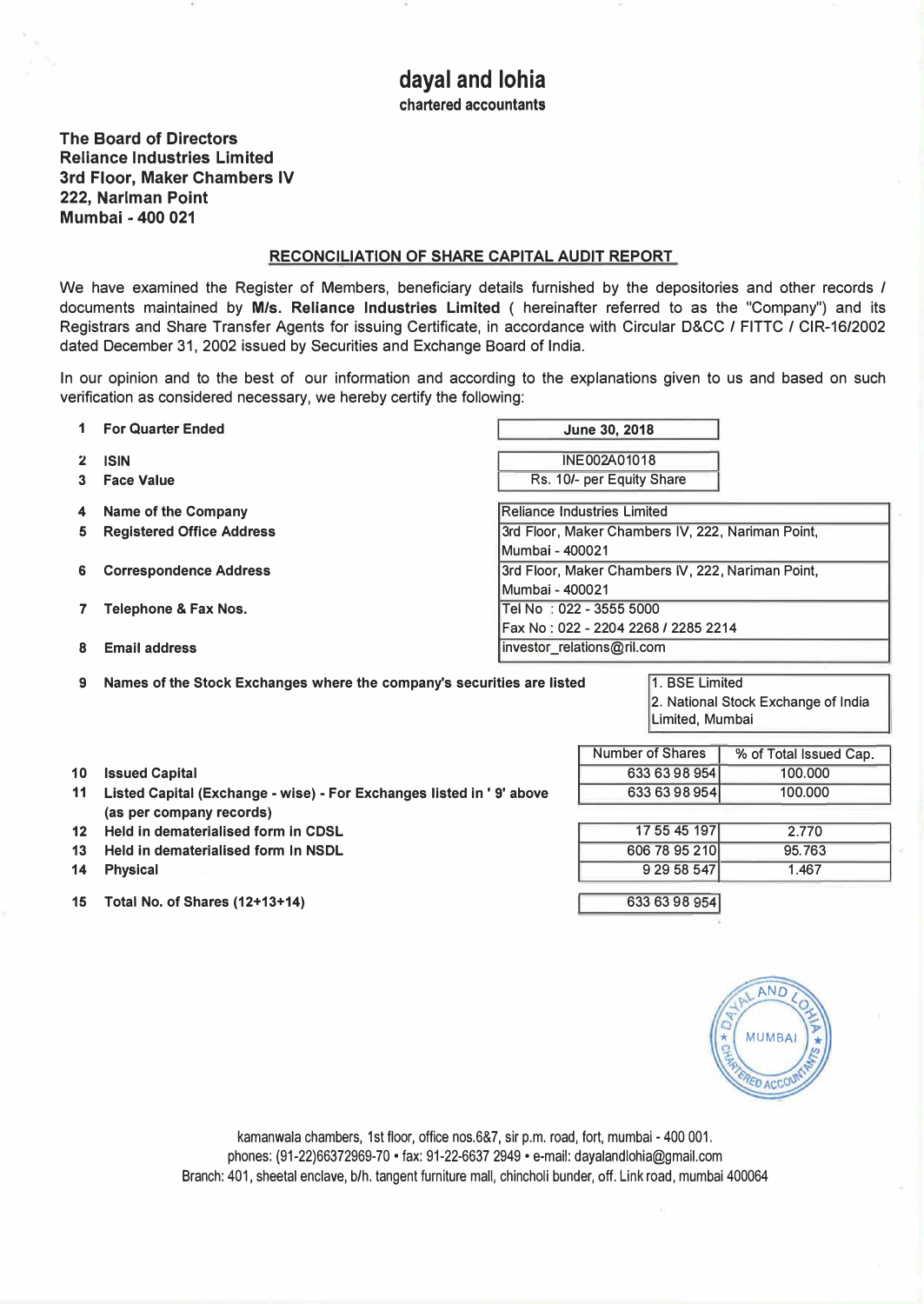## dayal and lohia chartered accountants

NA

NA

16 Reasons for difference If any, between:

| a) (10 & 11) : | N.A. |  |
|----------------|------|--|
| b) (10 & 15) : | N.A. |  |
| c) (11 & 15) : | N.A. |  |

## 17 Certifying the details of changes in share capital during the quarter under consideration as per Table below:

| <b>Particulars</b>                         | No. of Shares. | Applied / Not<br>Applied for<br>listing  | Listed on Stock<br><b>Exchanges (Specify</b><br>Names)                                     | Whether<br>intimated<br>to CDSL | Whether<br><i>intimated</i><br>to NSDL | In-prin. appr. Pending for<br><b>SE (Specify Names)</b>      |
|--------------------------------------------|----------------|------------------------------------------|--------------------------------------------------------------------------------------------|---------------------------------|----------------------------------------|--------------------------------------------------------------|
| <b>ESOS allotment</b><br>on April 2, 2018  | 4,59,114       | Applied for<br>listing at NSE<br>and BSE | Listed on BSE & NSE<br>with effect from April<br>18, 2018 & April 19,<br>2018 respectively | <b>YES</b>                      | <b>YES</b>                             | In-Principle Approval<br>received from NSE and<br><b>BSE</b> |
| <b>ESOS allotment</b><br>on April 24, 2018 | 3,62,823       | Applied for<br>listing at NSE<br>and BSE | Listed on BSE & NSE<br>with effect from May 3,<br>2018                                     | <b>YES</b>                      | <b>YES</b>                             | In-Principle Approval<br>received from NSE and<br><b>BSE</b> |
| <b>ESOS allotment</b><br>on May 22, 2018   | 4,05,773       | Applied for<br>listing at NSE<br>and BSE | Listed on BSE & NSE<br>with effect from June 7.<br>2018 & June 20, 2018<br>respectively    | <b>YES</b>                      | <b>YES</b>                             | In-Principle Approval<br>received from NSE and<br><b>BSE</b> |
| <b>ESOS allotment</b><br>on June 22, 2018  | 5,20,222       | Applied for<br>listing at NSE<br>and BSE | Listed on BSE & NSE<br>with effect from June<br>27, 2018                                   | <b>YES</b>                      | <b>YES</b>                             | In-Principle Approval<br>received from NSE and<br><b>BSE</b> |

18 Register of Members is updated (Yes / No) if not, updated upto which date

with the reasons for delay :

YES NA

- 19 Reference of previous quarter with regard to excess dematerialised shares, if any.
- 20 Has the company resolved the matter mentioned In point no.19 above in the current quarter ? If not, reason why ?
- 21 Mention the total no. of requests, If any, confirmed after 21 days and the total no. of requests pending beyond 21 days

| Total No. of demat requests                                | No. of requests | No. of shares | Reasons for delay                                                                                  |
|------------------------------------------------------------|-----------------|---------------|----------------------------------------------------------------------------------------------------|
| Confirmed / Rejected after 21 Days                         | 189             |               | 26 692 Delay in receipt of Physical DRF &<br>Share Certificates from DP.                           |
|                                                            | 41              |               | 4 126 Rejected since Physical DRF & Share<br>Certificates not received from DP<br> within 30 Days. |
| Total                                                      | 230             | 30 818        |                                                                                                    |
| Pending for more than 21 days<br>(as<br>lon June 30, 2018) | 14              |               | 1834 Delay in receipt of Physical DRF &<br>Share Certificates from DP                              |
|                                                            | 3               |               | 442 Non - receipt of Physical DRF & Share<br>Certificartes from DP                                 |
| <b>Total</b>                                               | 17              | 2 2 7 6       |                                                                                                    |